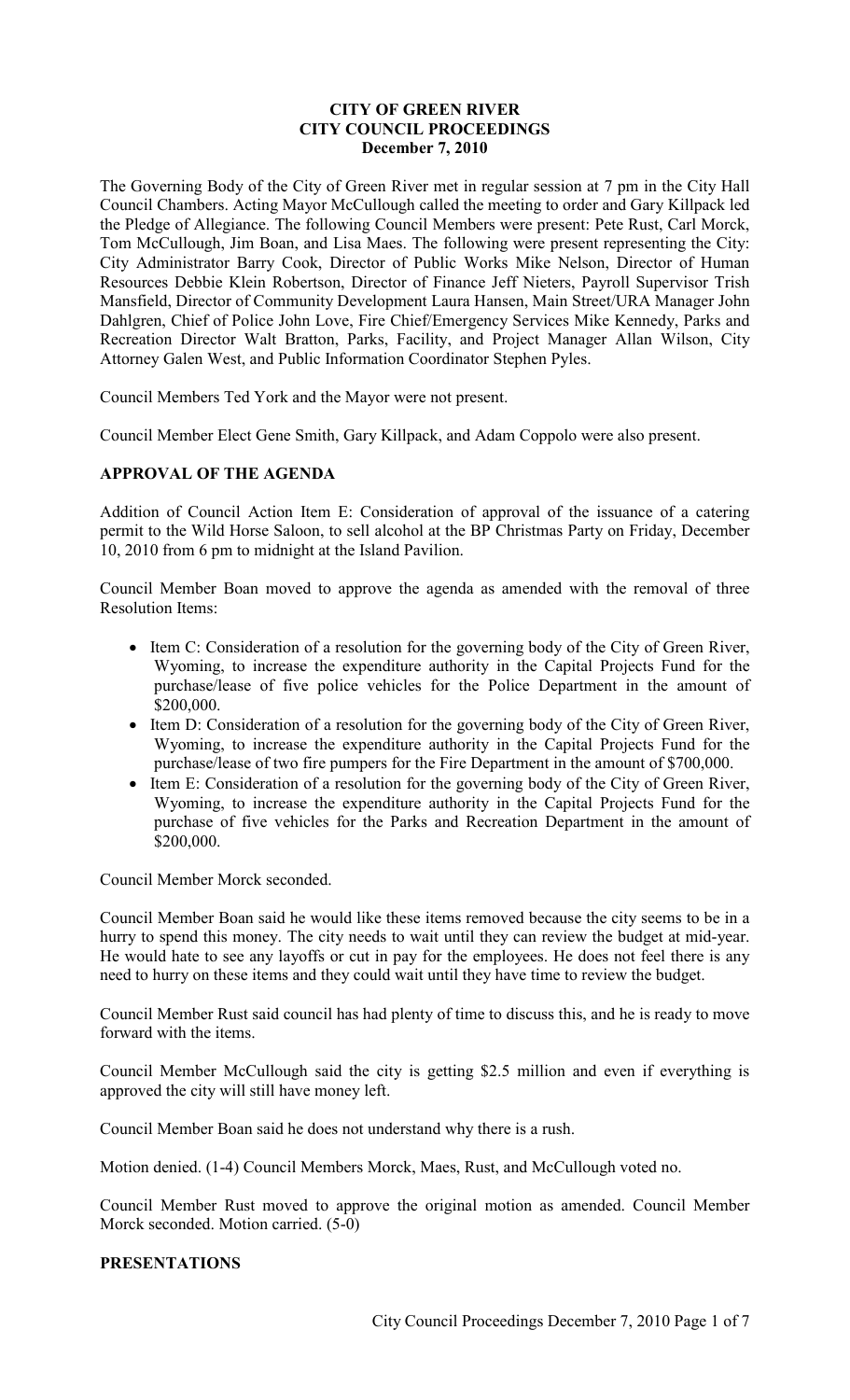### **Sweetwater County Board of Health**

Jackson Waters, Director of the Sweetwater County Board of Health, stated he will be coming to council meetings once a quarter to update everyone on what is happening with the SWC Board of a Health. Currently they are funded by state, state grant programs, City of Rock Springs, and Sweetwater County. As of December 29, 2010 they have terminated their contract with the state. This means Sweetwater County will be in charge of what Sweetwater County needs instead of the state deciding. This does however mean a decrease in funding. The Sweetwater County Board of Health strategic planning committee is currently planning their strategic plan for the next year and they would like the Mayor to sit on this committee.

Council Member McCullough said it looks like the cities and county will be making up the \$300,000 that was lost in funding. He asked about them going to go to the legislature to help pass a bill to help.

Mr. Waters said the \$330,000 turns out to be only \$147,000 when you take away what the county is already paying in salaries. Yes, there is a bill coming out of health and labor, this will give the counties the ability to run their own programs and not have to serve at the pleasure of the state. The state will still have the ability to do administrative work in smaller counties but the larger counties can be responsible of their own.

### **SW-WRAP Programs Update**

Cathie Hughes CEO of SW-WRAP said they employ around 13 people. They have received a donation from United Way and the City of Green River. They have received a TANA Grant worth \$444,000. This grant helps people at the poverty level. They also received a Community Service Block Grant for \$30,000. These grants make it possible for SW-WRAP to provide help to people that are in need. She is currently working on a grant to be the central aiding and disability resource center for the state of Wyoming. This would be a significant impact for Sweetwater County.

Council Member Rust said to keep up the good work.

Council Member McCullough asked for the total amount they have brought into this community and he thanked her.

Mrs. Hughes said the total is around \$800,000.

### **Main Street Presentation**

Mr. Dahlgren reminds everyone about the Mayor's Christmas Tree Lighting tonight at 6:00 pm.

Mr. Dahlgren presented a plaque to the Green River Firefighters for their help in stringing the lights on the Christmas tree. These volunteer firefighters came in the middle of the week and used the snorkel truck to string the lights. He thanked Assistant Fire Chief Dea Cargile, Firefighter Clint Kendall, Firefighter Austin Ryder, Firefighter Cliff Walgren, Lieutenant JP Apostolope, and Captain Mike Nomis for their service.

### **PROCLAMATIONS**

### **Green River Lions Club Appreciation Month**

Bob Saunders read the proclamation and Acting Mayor Tom McCullough declared December Green River Loins Club Appreciation Month and encouraged all citizens to thank members of the Green River Lions Club for their many contributions to our community.

# **25th Anniversary of the Nutcracker Ballet**

Adam Coppolo read the proclamation and acting Mayor Tom McCullough declared December 2010 as the month to celebrate the 25<sup>th</sup> Anniversary of The Nutcracker Ballet in Green River and encouraged all citizens to enjoy one of their outstanding performances this year. He also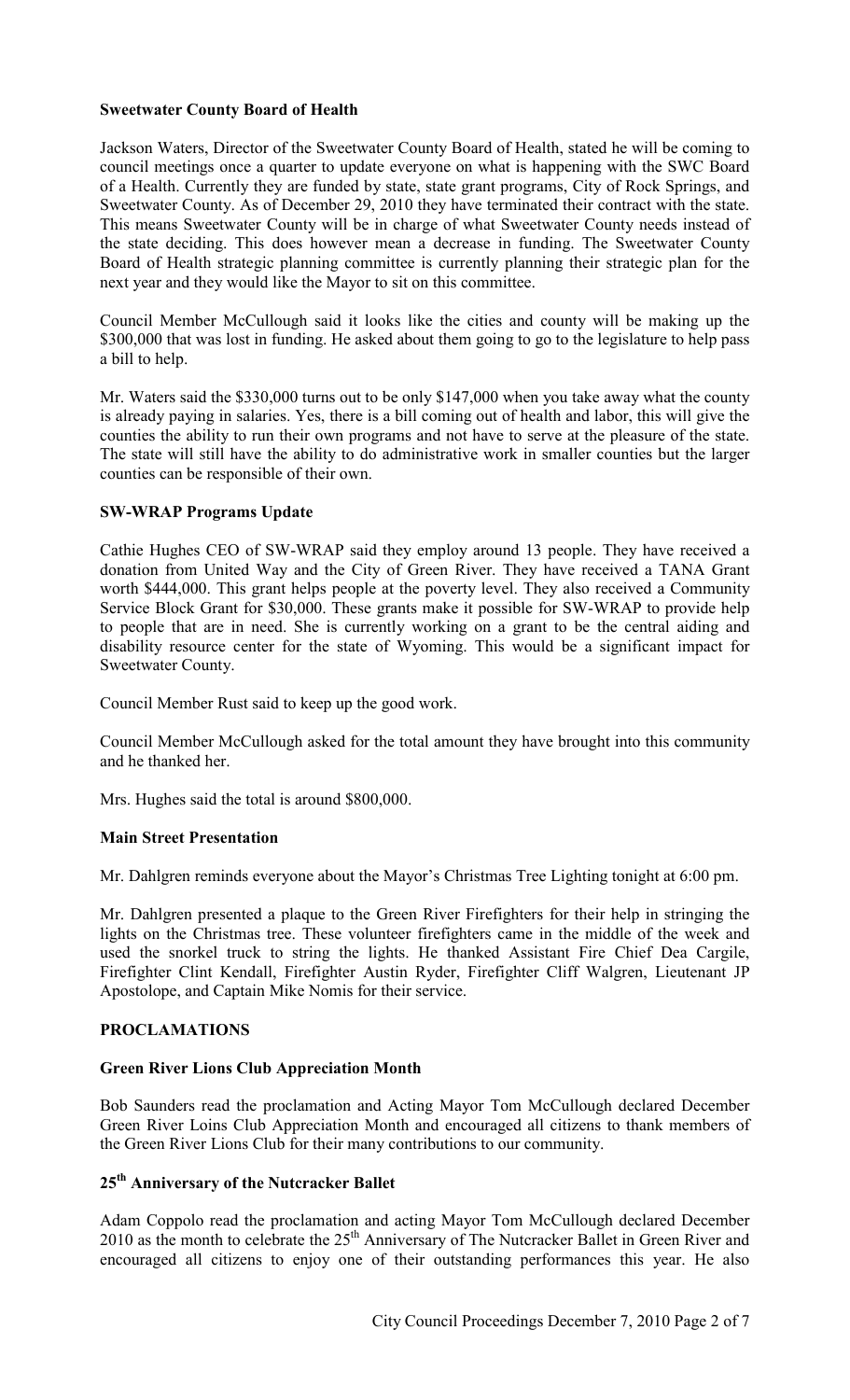commends The Nutcracker Ballet performers, the volunteers working behind the scenes, and especially the West family for their remarkable gift to our community.

# **CITIZEN REQUESTS AND OTHER COMMUNICATIONS**

Luis Flores commented on a statement Council Member McCullough made at the workshop last week. He felt what Mr. McCullough said was incorrect.

Council Member McCullough said the statement he made was full time employees are most important and he still confirms this. He also said part time people have their roles that they will serve within the city but the full time employees are the most important. Part time will be important in fulfilling their roles.

Mr. Flores said Mr. McCullough also stated part time people were not willing to commit to their jobs.

Council Member McCullough said what he meant was a part time person will not have the same amount of time or training that a full time person does. The city has around 20 or so part time people that work many hours and they do the same job every day, he was not including them. He apologized to Mr. Flores and thanked him for speaking.

Council Member Elect Gene Smith said he would like to speak on Resolution Items C, D, and E regarding leasing options. If the city commits to leasing the vehicles this year, it is committing for three to five years. He asks council to remember that next year's recurring money will be less than this year's because of sales tax. He would like to see these items tabled until later. If the need is there right now, then purchase one fire truck and let the leases go until they can get more information on the budget.

### **RESOLUTIONS**

# **6 th Penny Revenue**

# **R10-93: Consideration of a resolution for the governing body of the City of Green River, Wyoming, to approve a modification in the Capital Projects Funds to account for the 6th Penny funding in the amount of \$2,566,619.**

Council Member Morck moved to approve the resolution. Council Member Rust seconded. Motion carried. (5-0)

Mr. Cook said back in 2005 the voters passed a capital facilities tax that funded infrastructure for cities, towns, and the county. The tax was terminated in January 2010. There were bonds that were paid off and there was money left. This money will be divvied up among the cities, towns, and county. The City of Green River received 24.09% which totaled \$2,566,619.47. There were excess tax collections that will be returned to the cities, towns, and county. The City of Green River will be receiving \$550,000 in January of 2011. These monies must be spent on infrastructure. What the resolution does tonight is take the \$2.5 million and put it into the Capital Projects Fund and take the local dollars from those funds into the General Fund to move forward with resolution items C, D, and E.

### **Employee Stipend**

### **R10-94: A resolution for the governing body of the City of Green River, Wyoming, to approve an increase in expenditure authority in all of the funds with employee costs for a one-time stipend in the amount of \$211,924.**

Council Member Rust moved to approve the resolution. Council Member Morck seconded.

Council Member Rust made an amendment to the motion as follows: \$1350 stipend for full time employees. A stipend for part time employees with five or more years of service at \$200; three to five years of service at \$150; zero to three years of service at \$100; and the firefighters will receive \$100 plus benefits.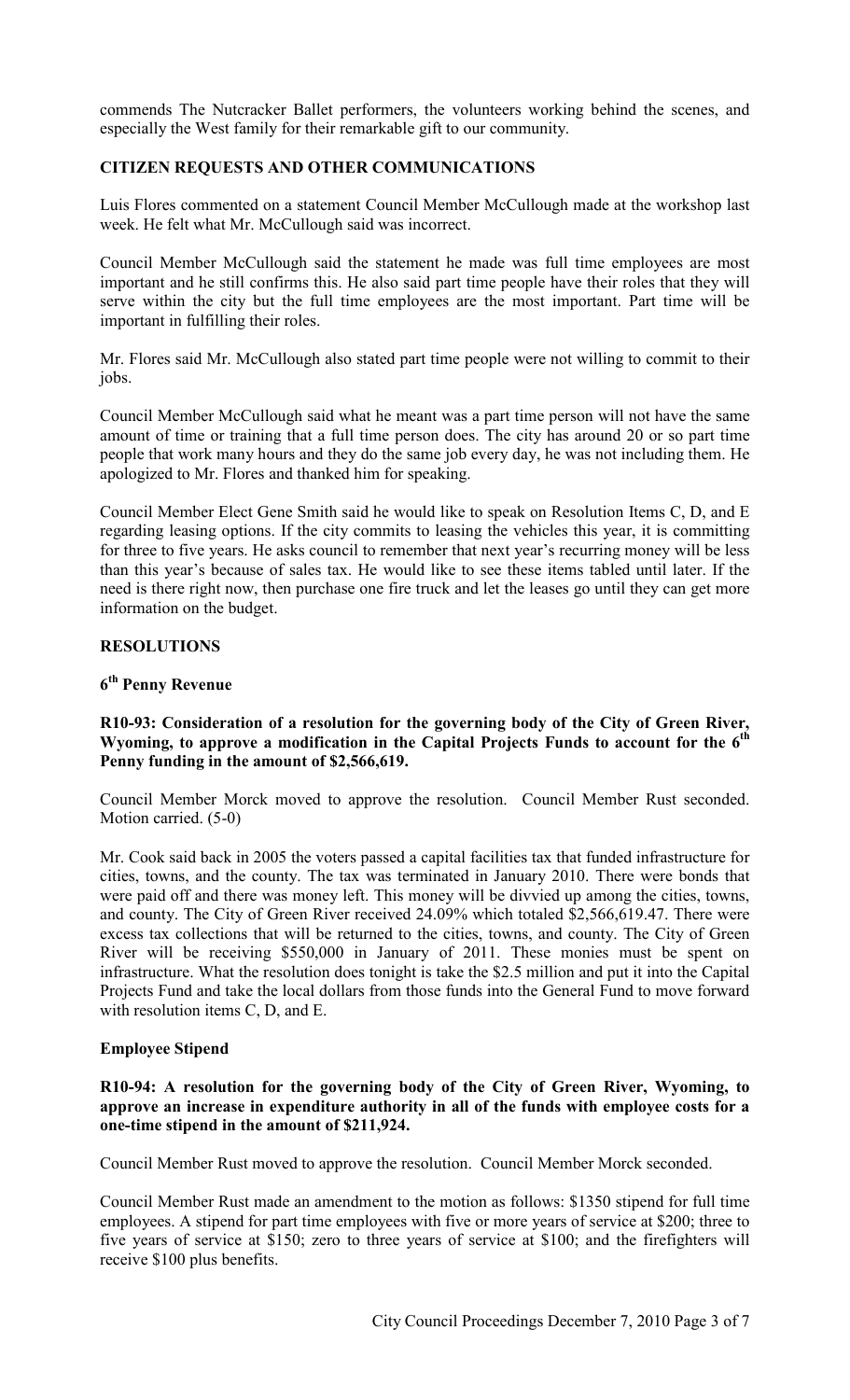Council Member Morck seconded.

Council Member Boan asked what the total cost for the stipend is.

Council Member Rust said the total is \$207,750.00

Amendment carried. (5-0)

Original motion carried. (5-0)

### **Police Department Vehicles**

### **R10-95: A resolution for the governing body of the City of Green River, Wyoming, to approve an increase in expenditure authority in the Capital Projects Fund for the purchase/lease of Police Department vehicles in the amount of \$200,000.**

Council Member Maes moved to approve the resolution. Council Member Rust seconded.

Council Member Maes clarified if this is passed tonight it does not mean they are committing to any lease agreement. It is just allocating the funds to move forward and look into the options.

Motion carried. (5-0)

#### **Fire Department Vehicles**

**R10-96: A resolution for the governing body of the City for Green River, Wyoming, to approve an increase in expenditure authority in the Capital Projects Fund for the purchase/lease of Fire Department vehicles in the amount of \$700,000.** 

Council Member Rust moved to approve the resolution. Council Member Maes seconded.

Motion carried. (5-0)

### **Parks and Recreation Vehicles**

**R10-97: A resolution for the governing body of the City of Green River, Wyoming, to approve an increase in expenditure authority in the Capital Projects Fund for the purchase of five vehicles for the Parks and Recreation Department in the amount of \$200,000.** 

Council Member Morck moved to approve the resolution. Council Member Maes seconded. Motion carried. (5-0)

### **COUNCIL ACTION ITEMS**

#### **Golden Generation Advisory Board**

Council Member Rust moved to confirm the appointment of Craig Wolfing to the Golden Generation Advisory Board for a three year term expiring December 2013. Council Member Morck seconded. Motion carried. (5-0)

#### **Green River Arts Council**

Council Member Maes moved to confirm the Mayor's appointment of Tami Rose and Morgan Cachelin to the Green River Arts Council for a two year terms expiring December 2012. Council Member Boan seconded. Motion carried. (5-0)

### **Catering Permit**

Council Member Rust moved to approve the issuance of a catering permit to Black Rock Inc., dba Saddlelite Saloon, to sell alcohol at the Harris/Mullaney wedding reception on Saturday, December 18, 2010 from 6:00 pm to 12:00 am at the Island Pavilion. Council Member Maes seconded. Motion carried. (5-0)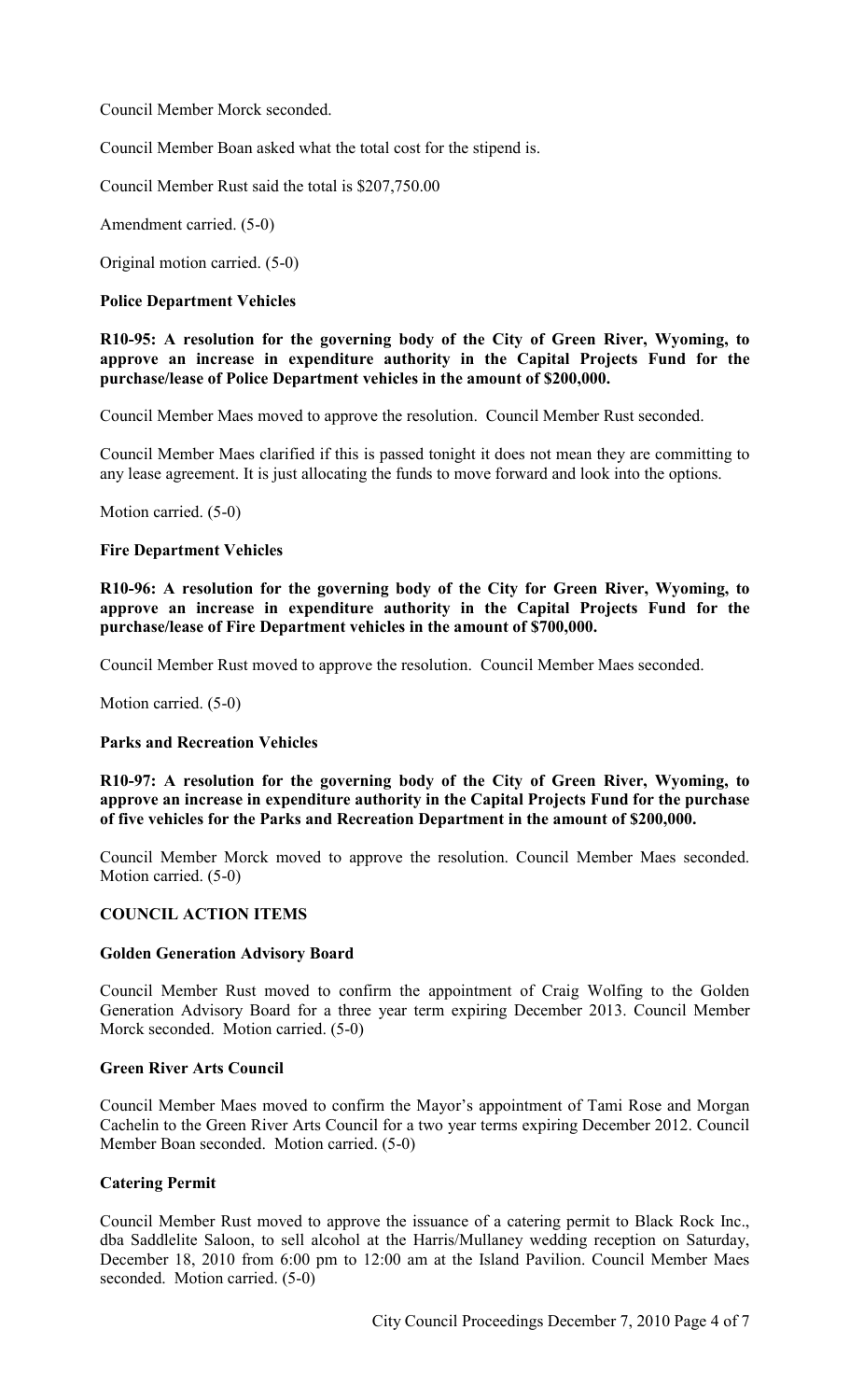# **Amended Cooperative Agreement**

Council Member Maes moved to authorize the Mayor to sign the amended Cooperative Agreement between the City of Green River, City of Rock Springs, and the Sweetwater County Commission for the Green River-Rock Springs Route Alignment and Survey Project. Council Member Boan seconded.

Mr. Cook said last summer the cities and county entered into an agreement to move forward with the alternate service road between the two cities. The scope of work and the distribution of funding was spelt out in the agreement and it was revised by the county and has been on hold since then. The City of Green River has received requests for proposal and they are currently being reviewed. In order to move forward, Mr. Cook has revised the agreement and taken out the parts in the agreement that the county had a problem with, and in doing so the agreement needs to be reconsidered by the County and the City of Rock Springs.

Motion carried. (5-0)

# **Catering Permit**

Council Member Boan moved to approve the issuance of a catering permit to the Wild Horse Saloon to sell alcohol during the BP Christmas Party on Friday December 10, 2010 from 6:00 pm to Midnight at the Island Pavilion. Council Member Maes seconded. Motion carried. (5-0)

# **CONSENT AGENDA**

Council Member Rust moved to approve the following consent agenda items. Council Member Boan seconded. Motion carried. (5-0)

- Licensing agreement with BMI in the amount of \$553.15, to allow for broadcasting of music at the Recreation Center.
- Licensing agreement with ASCAP for 2011 in the amount of \$305.00, to allow for the performance of music at City of Green River programs, activities, and events.
- Placement of temporary portable signs at the new location off Hitching Post Drive to promote the Green River Child Development Center per the written request of Ms. Elise Haapala of Sweetwater County Child Developmental Center; provided the sign does not impede pedestrians or traffic and that it is only up until construction of the new building is complete.
- Signing of the City's Application (Master Benefit Document only) through WEBT for coverage effective on July 1, 2010, and authorize Debbie Klein Robertson to sign the document.
- Expenditure of \$3,000 for advertising the "shop local program"
- Agreement with Questar Gas to extend the natural gas main to the new Upland Pump Station and approve the prepayment for the installation of that main in the amount of \$12,122.50.
- Agreement with Questar Gas to install natural gas service to the new Upland Pump Station and approve the prepayment for the installation of the services in the amount of \$3,575.80.
- Renewal of the Right of Way (WYW5997) with the United States Department of Interior Bureau of Land Management for a storm drain pipeline and authorize the Mayor to sign the necessary paperwork.
- Authorize the removal of items from the landfill by Cathie Hughes.
- Approval of Minutes for: November 9, 2010 Special Council, November  $9<sup>th</sup>$ , 2010 Workshop, and November 16, 2010.
- Financial Reports and Payment of Bills: Prepaid Invoices  $= $52,019.13$  Outstanding Invoices: \$1,192,533.18 Pre-authorization Payments =  $$755,000.00$  Payroll Expenditures =  $$399,651.09$

# **CITY ADMINISTRATOR'S REPORT**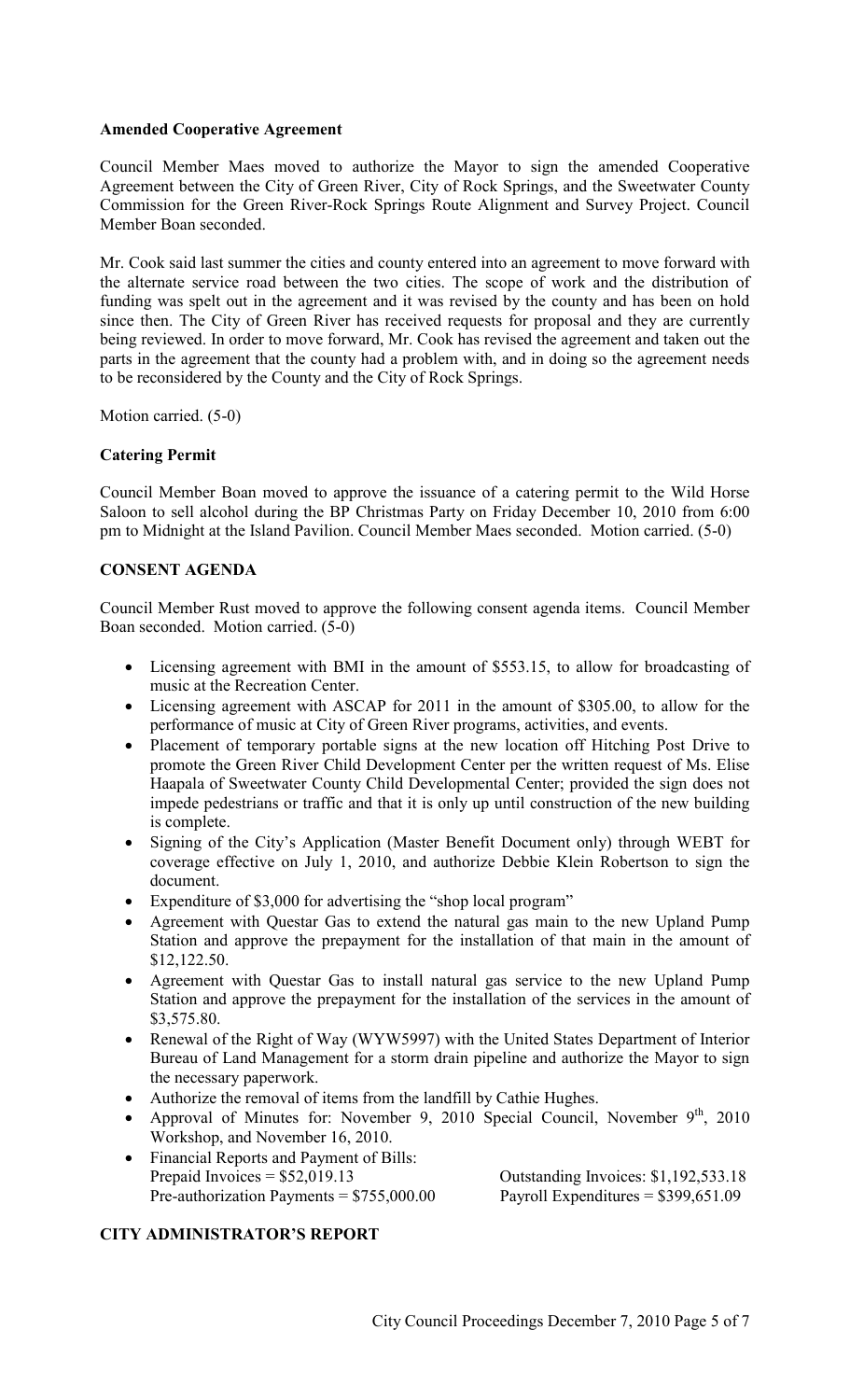Mr. Cook updated council on the Utility Storage Building, Alternate Route, Snow Removal Plan, Agenda for December 14 Workshop, and the Wireless Project.

He reminded council that KUGR is ready for them to do their public service announcements, to schedule them with Mrs. Lipka or KUGR.

# **Viaduct Update**

Mr. Wilson said all steel and concrete structures are complete. On the north and south ramp there are white extensions hanging because they had to extend the hand rails to meet with the ADA requirements. These will be painted in the spring because of the temperature drop. They should be opening the viaduct next week for winter.

Council Member McCullough asked Mr. Cook what can be done about the parking lot by the Chamber of Commerce and he also asked about the cost to dump tires in the landfill.

Mr. Cook said the Streets Department will go in and resurface it.

Mr. Cook clarified there was a request from a local business owner who currently takes tires for citizens, stock piles them, then hauls them to the landfill, and pays to dump them. Businesses have to pay to dump any tires they have but a citizen can dump four tires a year for free. What is being looked into is, a tracking system for tires so when a business dumps tires from a customer they could use that customers four free tires.

He said he is not able to answer Council Member McCullough right now until more research is completed.

Council Member Boan said the tire businesses charge a fee for tire disposal when you have tires replaced. He feels it would be complicated to keep up with tracking the tires.

Council Member McCullough said if they cannot come up with a tracking system then they will probably leave it how it is now.

### **CITY ATTORNEY'S REPORT**

Mr. West had nothing to report.

# **MAYOR AND COUNCIL REPORTS**

Council Member Rust said Uinta Drive trees look great. He thanked all the city workers that work outside during this cold time and who ever put the decorations up around town.

Council Member Maes said she wanted to thank Cathy Hughes for what she does with the SW-WRAP. She agrees with Council Member Rust on the trees on Uinta Drive.

Council Member Boan echoed all that has been said. He asked if the inspection on the winter's building had been done.

Mr. Cook said he thought it was done today, so council should be receiving the report within the next few days.

Council Morck said the decorations do look very nice.

Council Member McCullough agrees all decorations look very good. He reminds everyone about Pearl Harbor and said everyone needs to be thankful for the benefits that we have.

He hopes all the employees are happy with the stipend.

He thanked the Radio Network and community members for the tree on Mansface. He thanked Aaron Reichl and sons for the light display on Hitching Post.

### **ADJOURNMENT**